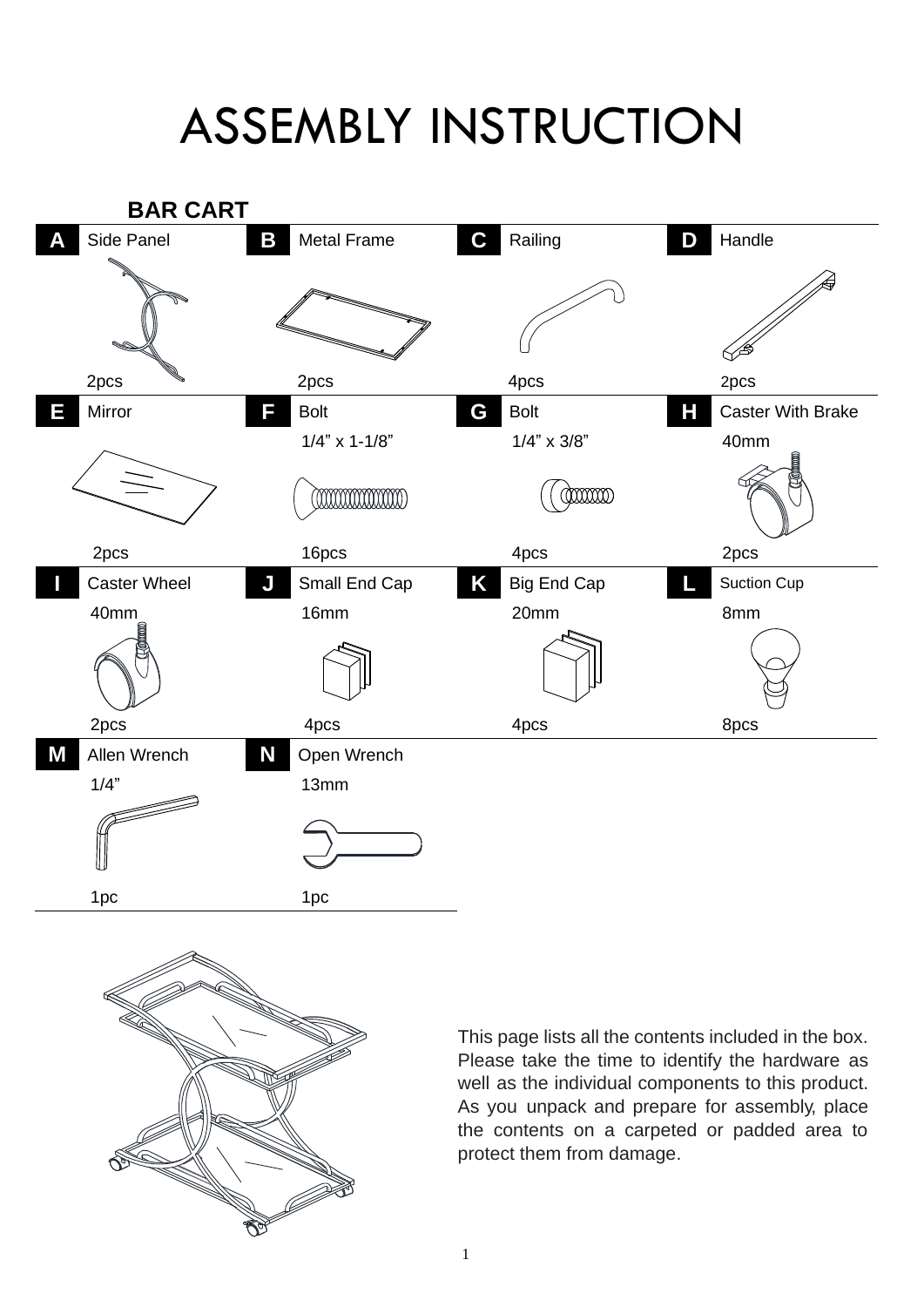Attach Side Panel (A) to Metal Frame (B) by Bolt (F) and Allen Wrench (M) as shown.



Attach Railing (C) to Metal Frame (B) by Bolt (F) and Allen Wrench (M) as shown.



## **1**

**2**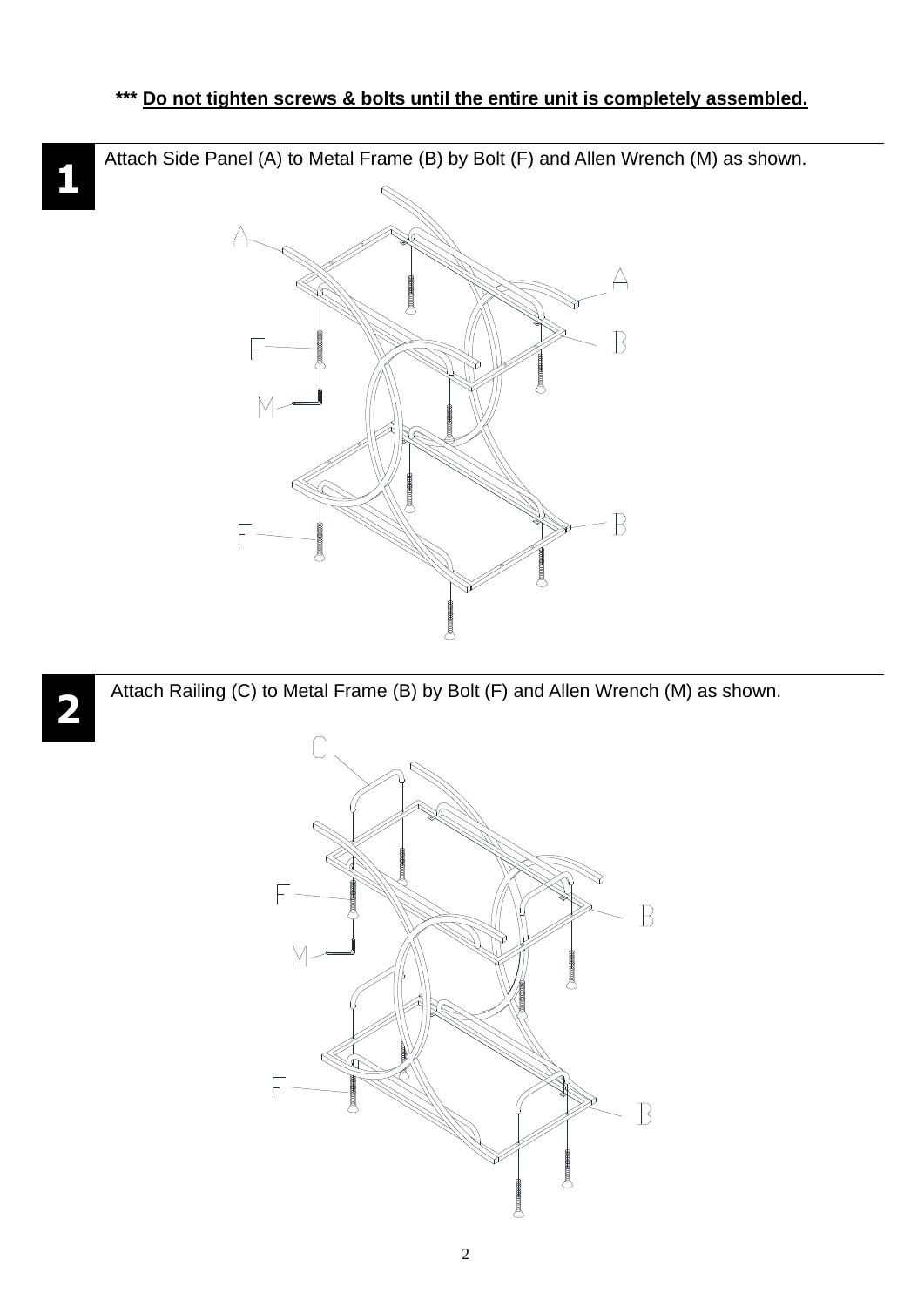Attach Handle (D) to Side Panel (A) by Bolt (G) and Allen Wrench (M), then attach Caster (I) and Caster With Brake (H) to Side Panel (A) by Open Wrench (N) as shown.



Attach Suction Cup (L) to Metal Frame (B), then attach Small End Cap (J) to Side Panel (A) as shown.



3

**4**